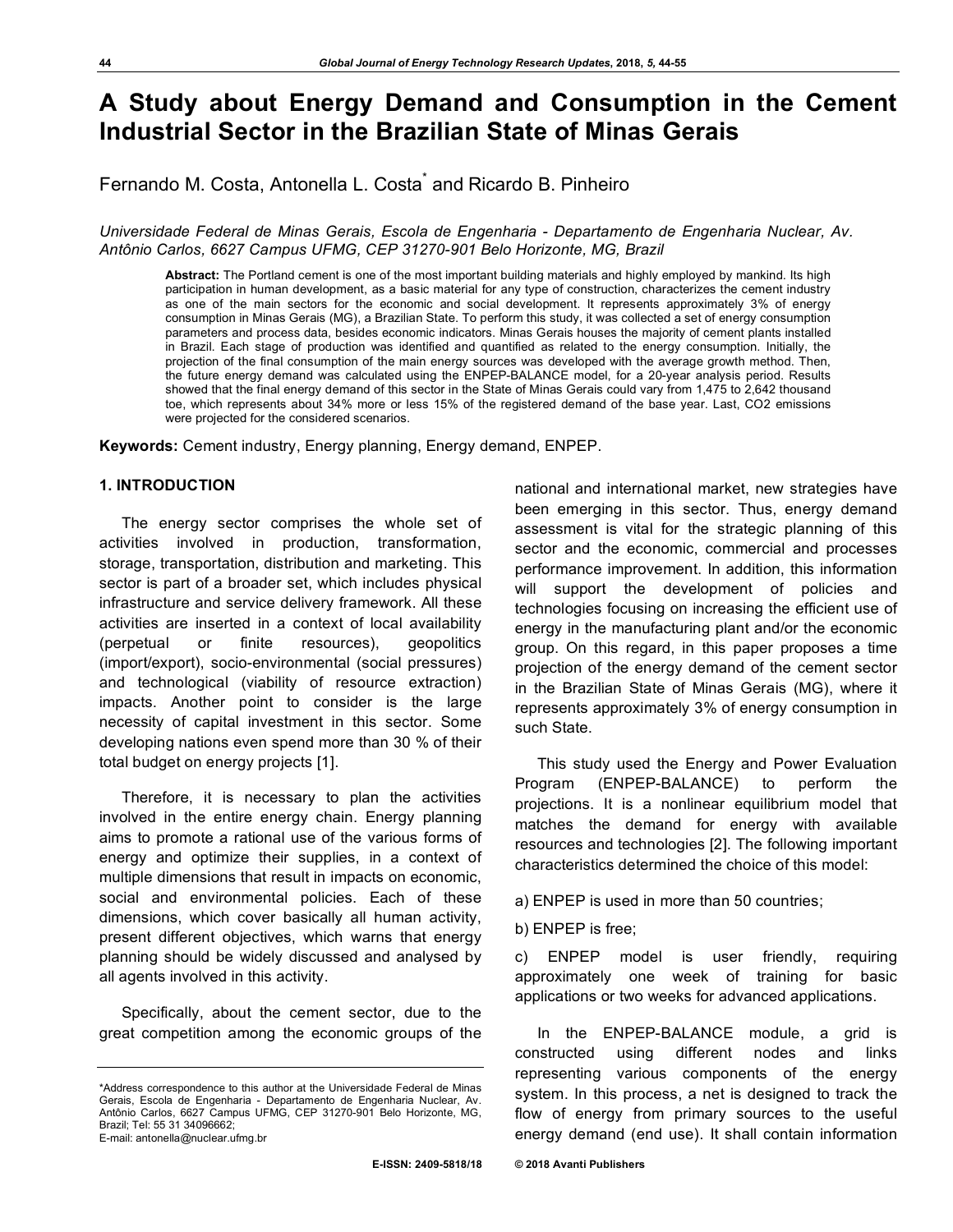on the production, conversion, transportation, distribution and use of energy in the activities of the system under study, as well as the flow of energy and fuels belonging to such activities. Nodes represent processes, such as an industrial boiler, while links represent the flow of energy between blocks. The energy network is developed according to the flow of energy between different types of nodes, where each node is associated with specific equations that relate prices and energy flows in the incoming and outgoing connections.

### **1.1. Cement Industry**

Portland cement is one of the most important building materials and highly employed by mankind. Its practical definition is: "hydraulic binder resulting from the homogeneous blend of Portland clinker, gypsum and finely ground normalized additions."

Brazil is among the largest cement producers in the world. There are 100 plants currently installed, owned by 24 national and foreign economic groups, whose capacity reaches about 100 million tons per year. The majority of these plantsare installed in Minas Gerais, 16 in total [3].

Cement is basically produced from limestone extraction, its processing chemical and thermal operations and further mixing with materials such as gypsum and additives. The cement production can be sorted in following stages, considering the magnitude of the energy consumption:

- Preparation of raw materials;
- Preparation and crushing of the raw material;
- Homogenization and burning (clinker production);
- Cement milling and finishing.

The ABCP (Brazilian Association of Portland Cement) [3] defines 8 basic types of Portland cement, according to the type and quantity (% mass) of additives, and to which purpose it will be used. The production process of each kind of cement presents different specific consumption of heat and electric energy, but for the purpose of this study it will be considered in this work only the manufacture of Common Portland Cement (CPC).

The production process considered in this work will be the dry process, through rotary kilns with cyclone preheaters, because they are the most adopted today and characterized by the most efficient use of energy.

The performance of the cement industrial sector is a good economic indicator of a country. As cement consumption is directly linked to per capita income, it implies future changes in the development of a region or country and depends on several factors such as the demand generated by construction, raw material availability or reserves, market access and the economic conditions of each region.

Despite the significant participation. Brazil still has a lower national per capita consumption of cement in comparison with those from several developed and developing countries. Figure **1** shows the difference between the Brazilian per capita consumption of cement per capita and the world per capita consumption. It also presents the direct relation between the global economic milestones in Brazil and the consumption of cement.



**Figure 1:** Apparent consumption of cement in Brazil. Adapted from [5].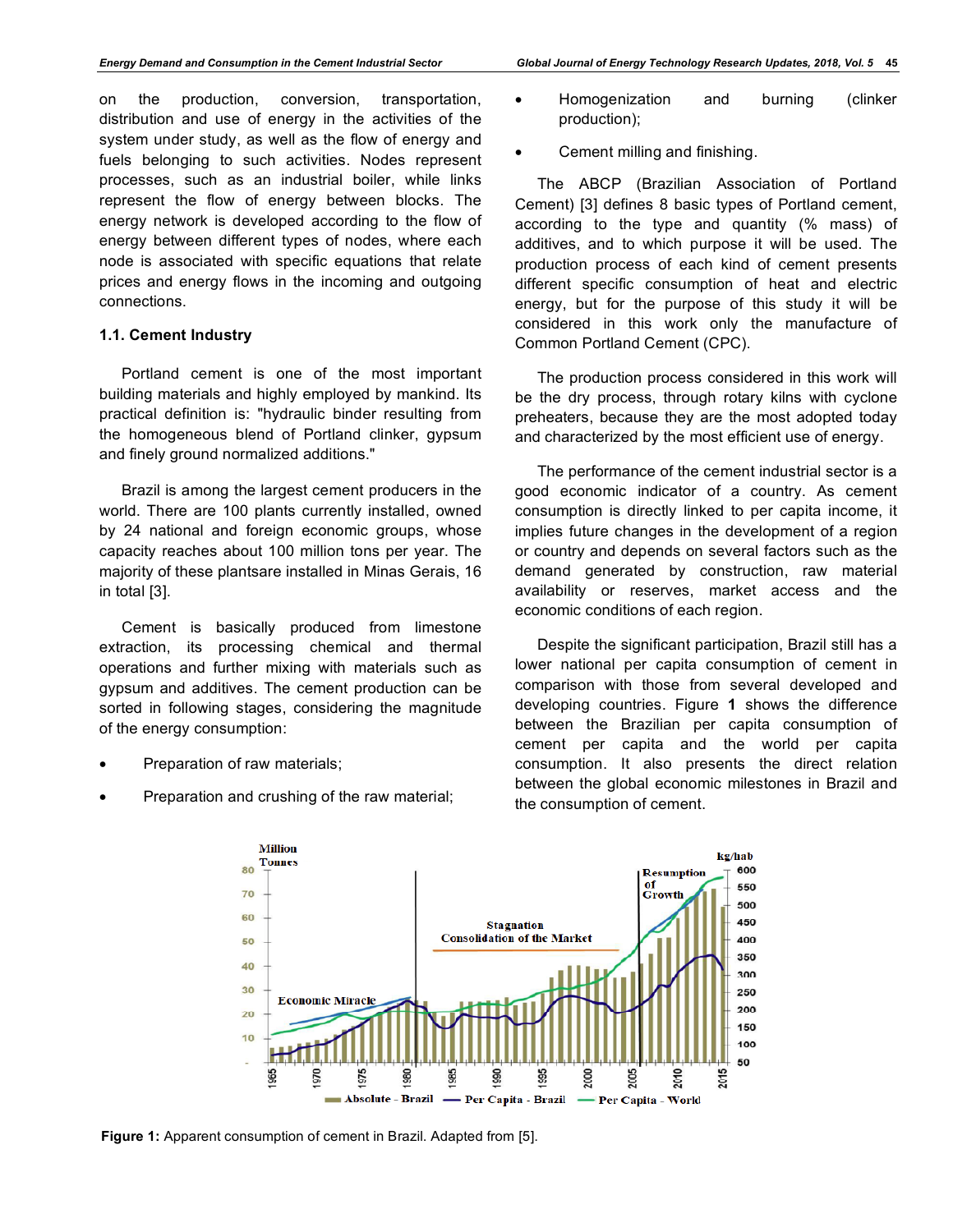In addition to a low per capita consumption, one can also mention that Brazil has a high housing deficit, around 6.3 million households, and in Minas Gerais this deficit is around 545 thousand [4]. The country also lacks investments in infrastructure, such as ports, airports, highways, electricity and sanitation. Thus, this sector has still much to expand in Brazil. Cement is a labor-intensive industry. About 25,000 workers are directly employed; the State of Minas Gerais is the largest producer in the country and, consequently, the largest job creator in the cement sector [5].

#### **1.2. Environmental Impacts**

The generation of waste and gaseous effluents is one of the main problems of the cement industry. The reduction of energy-related production costs, the necessary observance of principles contained in the National Policy of Solids Wastes and the Environmental Crimes Law, led the industry to coprocessing industrial waste in rotary kilns, by use of waste in replacing conventional fuels. In some cases, part of the waste is processed for the sole purpose of replacing the inorganic components of raw meal, alumina, silica or iron oxide, and not counted for the thermal energy requirements.

There is a high polluting potential in the cement industry, depending on the fuel used, mainly by the emission of atmospheric pollutants composed of particulate matter, nitrogen oxides and sulphur, volatile organic compounds, halogenated acids, heavy metals, dioxins, furans and others [6]. The operating conditions of the process, the chemical and mineralogical composition of the raw materials and the fuels used determine the physical, chemical and toxicological characteristics of the emissions of this industrial segment.

Coprocessing has been occurring in some cement plants with the use of various types of waste and in significant proportions of fuel substitution. This large variety of processed wastes depends on the region and the seasonality. It is possible to highlight some residues such as sugarcane bagasse, rice husks, coconut husks, wood residues, charcoal, firewood, tars, petcoke, coke mill, carbonaceous tailings, peat, tires and others. Attention will be given to petcoke due to its significant consumption in recent years in this sector.

World cement production is estimated to account for 5% of global  $CO<sub>2</sub>$  emissions [7]. One ton of cement releases approximately  $0.8$  tons of  $CO<sub>2</sub>$  into the atmosphere.

CO<sub>2</sub> emissions per ton of cement produced depend on the energy resources involved in the production cement.

In this industrial segment, carbon dioxide represents more than 99% of the total greenhouse gas emission. Other gases, such as nitrogen oxides, methane and carbon monoxide, have a small share. Among the energy sources used by this industry, natural gas generates less  $CO<sub>2</sub>$ , with an emission factor of around 15.3 tCO<sub>2</sub>/TJ, although it has the highest non-CO<sub>2</sub> emission coefficient, especially NOX [8].

### **2. THE CEMENT INDUSTRY IN MINAS GERAIS**

As an energy-intensive sector, due to the concentration of many manufacturing units and because it leads domestic production, the cement sector in Minas Gerais has relevant energy consumption (about 3% of total consumption) (Figure **2**).



**Figure 2:** Total energy consumption in MG and the energy consumption in the cement sector in MG. Adapted from [9].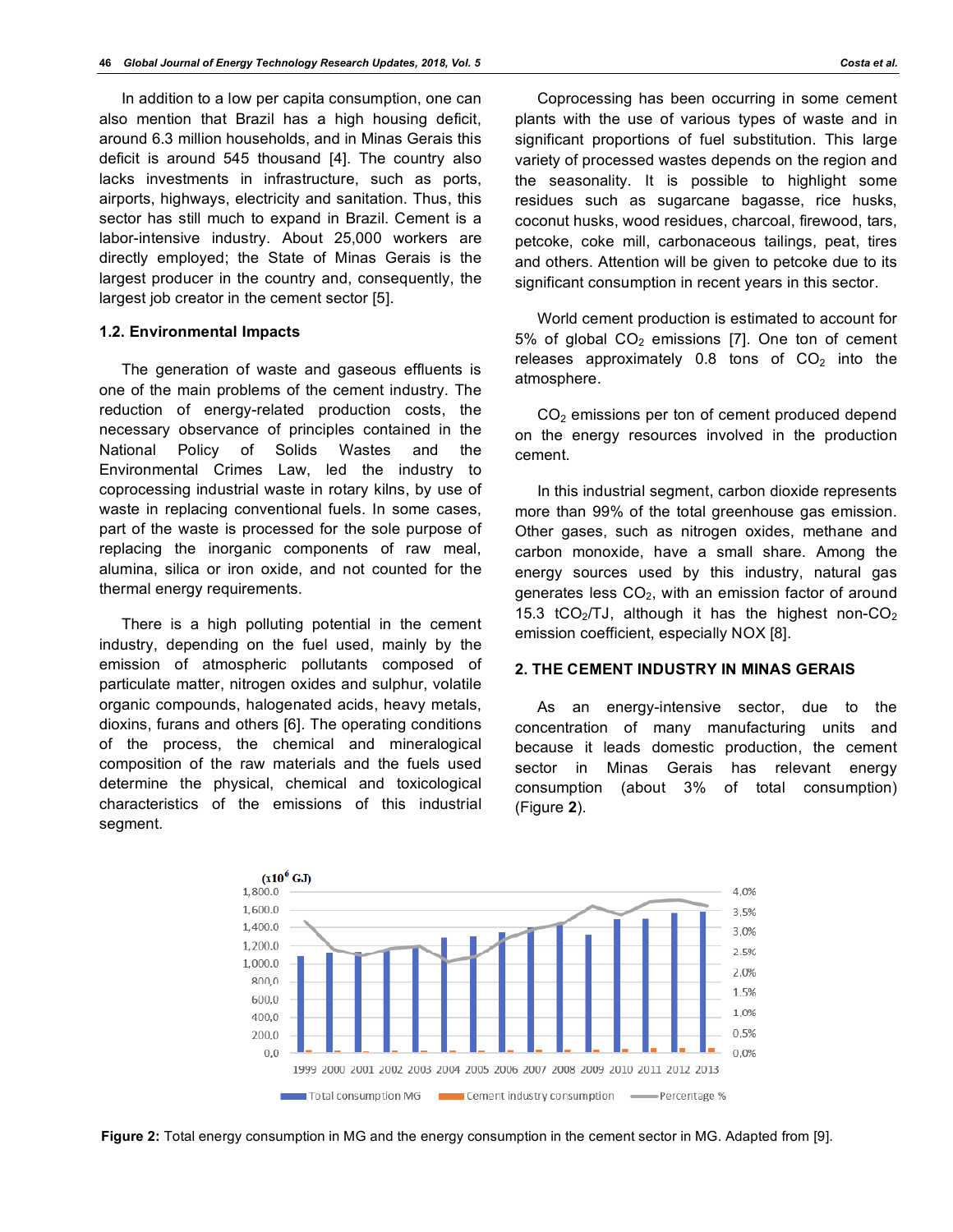In a cement plant, it is possible consider two major uses of energy: heat production (clinker process) and drive motors.

To produce one tonne of clinker it would be necessary to supply 1,737 MJ of heat [10]. This value is calculated considering the theoretical chemical reactions involved in the process. This specific energy consumption value represents a reference value for comparing the efficiency of an actual process.

In the dry production process with preheater, the specific heat consumption is between 3,350 and 3,600 MJ/t of clinker, which means an efficiency of approximately 51% compared to the theoretical value [10]. In the Table **1** it is presented the use of energy in the clinker production.

|                     | Table 1: Energy Consumption Involved in the Clinker |  |  |
|---------------------|-----------------------------------------------------|--|--|
| <b>Process [10]</b> |                                                     |  |  |

| <b>Process</b>      | <b>MJ/t of Clinker</b> | %      |
|---------------------|------------------------|--------|
| Heat for reaction   | 1,737                  | 51.88  |
| Gas and dusty heat  | 711                    | 21.24  |
| Cooling air         | 565                    | 16.88  |
| Losses in the walls | 335                    | 10.01  |
| Total               | 3,348                  | 100.00 |

In addition to the heat demand, the cement plants have a high consumption of electricity. Electricity is used to drive motors, used in lifting and transporting machines, mills, feeders, fans, electrostatic precipitators, lighting and other auxiliary services. The grinding processes are those that present a greater consumption of electric energy. As shown in Table **2**, these represent more than 70% of the total electricity consumption in a cement plant.

#### **Table 2: Total of Average Electrical Energy Consumption in the Cement Plant [10]**

| <b>Stages of Consumption</b>          | %   |
|---------------------------------------|-----|
| Preparation of Raw Materials          | 3   |
| Preparation and Crushing of the Raw   | 32  |
| Homogenization and                    | 21  |
| Cement Milling and Finishing          | 41  |
| <b>General and Auxiliary Services</b> | 2   |
| Lighting                              |     |
| Total                                 | 100 |

Due to the high energy consumption in the cement manufacturing process, especially as heat, the use of low-cost fuels has always been sought throughout history. This high variety in the use of different fuels is presented in the Table **3**, which presents historical variations of the energy inputs used by the sector in Minas Gerais between the years 2005 to 2013. The large participation of petcoke, representing 54% of the energy inputs used in the sector during the analysed period is notable.

Table **4** presents the specific energy consumption by cement production over the study period. Thus, it means that in Minas Gerais on average it takes about 3,783 MJ of energy to produce one tonne of cement. This value is close to that shown in Table **1**.

Considering the average participation percentage of the main fuels used in the state of Minas Gerais, presented in Table **3**, and the calculated specific consumption (Table **4**) it is possible to estimate the consumption of each fuel by tonne of cement produced. This relation is presented in Table **5**.

| <b>Energy resource</b> | 2005  | 2006  | 2007  | 2008  | 2009  | 2010  | 2011  | 2012  | 2013  | Avg   | %     |
|------------------------|-------|-------|-------|-------|-------|-------|-------|-------|-------|-------|-------|
| Coal                   | 0.46  | 1.05  | 3.01  | 1.47  | 2.72  | 0.63  | 0.71  | 0.33  | 0.38  | 1.20  | 2.53  |
| Fuel oil               | 0.50  | 0.80  | 0.67  | 0.50  | 0.46  | 0.46  | 0.21  | 0.17  | 0.13  | 0.43  | 0.92  |
| Electricity            | 4.19  | 4.86  | 5.74  | 6.74  | 6.57  | 7.16  | 7.62  | 7.87  | 8.25  | 6.55  | 13.90 |
| Charcoal               | 7.75  | 9.09  | 7.41  | 10.26 | 8.25  | 8.88  | 11.26 | 14.03 | 13.61 | 10.06 | 21.32 |
| Petcoke                | 15.53 | 19.76 | 23.49 | 24.58 | 26.96 | 30.90 | 29.01 | 28.14 | 32.74 | 25.68 | 54.44 |
| <b>Others</b>          | 3.01  | 3.10  | 2.68  | 2.85  | 3.48  | 3.48  | 2.85  | 4.94  | 2.85  | 3.25  | 6.88  |
| Total                  | 31.44 | 38.64 | 43.00 | 46.39 | 48.44 | 51.50 | 51.67 | 55.48 | 57.95 | 47.17 | 100   |

**Table 3: Use of Fuels in the Cement Industry in MINAS Gerais (10<sup>6</sup> GJ) [9]**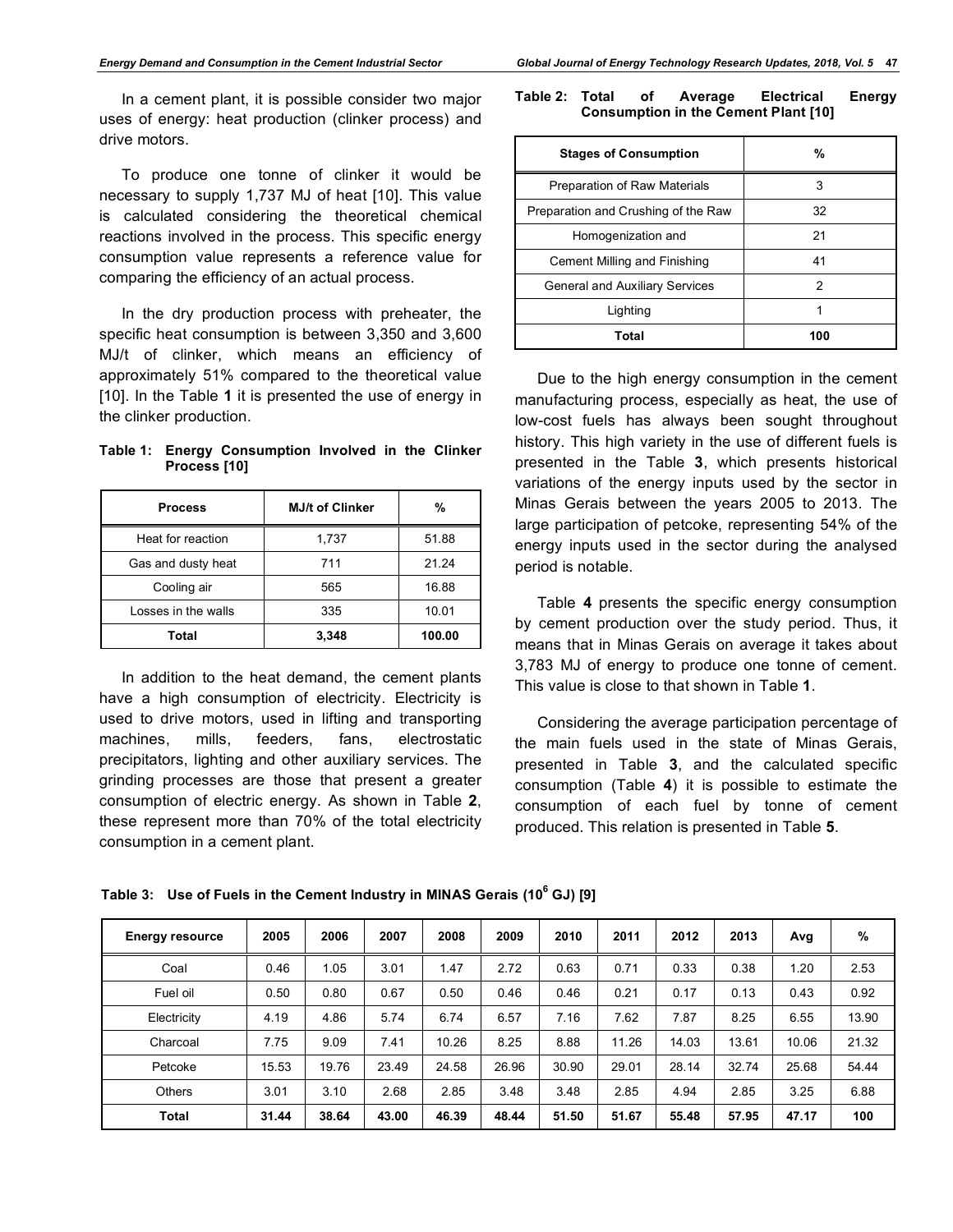| Table 4: Specific Fuel Consumption by Cement Production [3, 9] |  |  |  |  |  |
|----------------------------------------------------------------|--|--|--|--|--|
|----------------------------------------------------------------|--|--|--|--|--|

|                                                  | 2005   | 2006   | 2007   | 2008   | 2009   | 2010   | 2011   | 2012   | 2013   | Avg    |
|--------------------------------------------------|--------|--------|--------|--------|--------|--------|--------|--------|--------|--------|
| <b>Clinker Production</b><br>$(10^3 t)$          | 8,981  | 9,679  | 10,800 | 12,021 | 12,330 | 13,454 | 14,478 | 15,642 | 14,868 | 12,473 |
| <b>Energy Consumption</b><br>$(10^3 \text{ GJ})$ | 31,443 | 38,644 | 42,998 | 46,390 | 48,441 | 51,498 | 51,665 | 55,475 | 57,945 | 47,185 |
| Specific consumption<br>(GJ/t)                   | 3.50   | 3.99   | 3.98   | 3.85   | 3.92   | 3.82   | 3.56   | 3.54   | 3.89   | 3.78   |

#### **Table 5: Fuel Consumption by Tonne of Cement Produced**

| <b>Energy resource</b> | MJ/t     |
|------------------------|----------|
| Coal                   | 95.89    |
| Fuel oil               | 34.70    |
| Electricity            | 525.73   |
| Charcoal               | 806.70   |
| Petcoke                | 2,059.66 |
| <b>Others</b>          | 260.44   |
| <b>Total</b>           | 3,783.12 |

Considering the percentages of the electric energy consumption by the main processes presented in Table **2** and the specific consumption of the electric energy by cement production presented in Table **5**, it is possible to calculate the electric energy consumption for each stage of the process as it is presented in Table **6**.

The main equipment responsible for the energy conversion along the various stages of the cement manufacturing process with their respective conversion efficiencies are presented in Table **7**.

#### **Table 6: Cement Production - Consumption of Electricity by Cement Production**

| <b>Stages of Consumption</b>          | MJ/t   |
|---------------------------------------|--------|
| Preparation of Raw Materials          | 15.77  |
| Preparation and Crushing of the Raw   | 168.24 |
| Homogenization and Burning            | 110.40 |
| Cement Milling and Finishing          | 215.55 |
| <b>General and Auxiliary Services</b> | 10.51  |
| Lighting                              | 5.26   |
| Total                                 | 525.73 |

### **3. ENERGY DEMAND FORECASTING OF CEMENT INDUSTRY IN MG – STUDIED SCENARIOS**

Since energy planning aims to ensure the continuity of energy supply in a given future, the analysis of energy demand becomes the focal point of the study. Energy demand is a result variable, influenced of several factors some of which are beyond the control of the agents that determine their availability (suppliers or consumers). These factors, economic, social, technological, among others, present a relationship of independence between them, thus forming a large network of mutual influences where the point of

| <b>Stages of Consumption</b>        | Equipment      | Efficiency (n) | <b>Conversion</b>                    |
|-------------------------------------|----------------|----------------|--------------------------------------|
| Preparation of Raw Materials        | Crusher        | 5%             | MWh/t of crushed limestone           |
| Preparation and Crushing of the Raw | Ball Mill (A)  | 8%             | MWh/t of ground limestone            |
| Homogenization and Burning          | Electric motor | 98%            | Electric energy in mechanical energy |
|                                     | <b>Kiln</b>    | 51%            | MJ/t of clinker                      |
| Cement milling and finishing        | Ball Mill (B)  | 10%            | MWh/t of ground clinker              |

#### **Table 7: Process Efficiencies [10, 11]**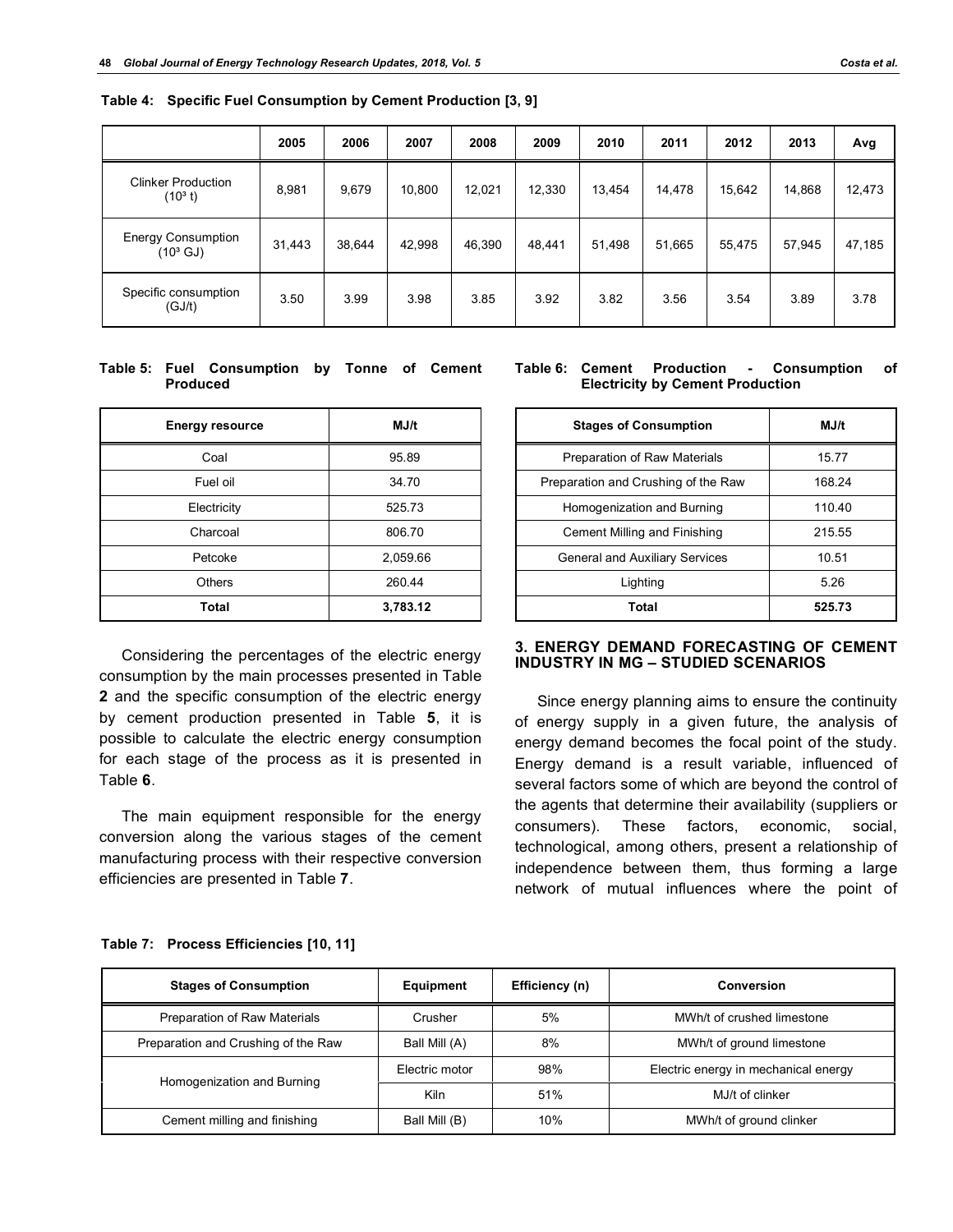convergence occurs in the variable energy demand. Therefore, for the elaboration of possible scenarios, future situations must be raised that, according to the related uncertainties, will directly impact the energy demand.

Two main variables are identified that influence the entire network of causalities of energy demand in this industrial sector: economic development and technological development.

Thus, the construction of possible scenarios of the energy demand of the cement industrial sector in Minas Gerais will be based on these variables presented in Figure **3**, where the central axes will be Economic Development and Technological Development.

For the Economic Development axis, in addition to the economic performance variable, was consider the projection of the population of the State of Minas Gerais. The union of these variables results in the indicator annual per capita consumption of cement (kg/inhabitant/year).

Following an increasing economic development, it is expected that Brazilian per capita consumption of cement will also grow, reaching in the long term the level observed in the developed countries, namely is, it will increase from 413 to 596 kg/inhabitant/year. As this indicator is a synthesis of two important variables, it will be used to build the possible scenarios of the Economic Development axis.

For the Technological Development axis, it was considered the increase of the energy efficiency in the production processes. As already quoted, the

International Energy Agency estimates that by 2050, there will be a great technical potential overall of energy savings - from 28 to 33% [12]. It was considered that the energy efficiency gain will occur in the thermal processes of clinker production, *i.e*. in the kiln.

It was also considered that the State will maintain its percentage share in national production, of 23%. Thus, four future scenarios were established (Figure **4**). They were considered: 1) Technological Advancement & Economic Advancement, TA & EA, 2) Technological Advancement & Economic Stagnation, TA & ES, 3) Technological Stagnation & Economic Advancement, TS & EA, 4) Technological Stagnation & Economic Stagnation, TS & ES.

Table **8** presents the numerical values of the variables to be considered for the elaboration of the four scenarios.



**Figure 4:** The four considered scenarios in this study.



**Figure 3:** Summary of the Causality Network of energy demand in the industrial cement sector.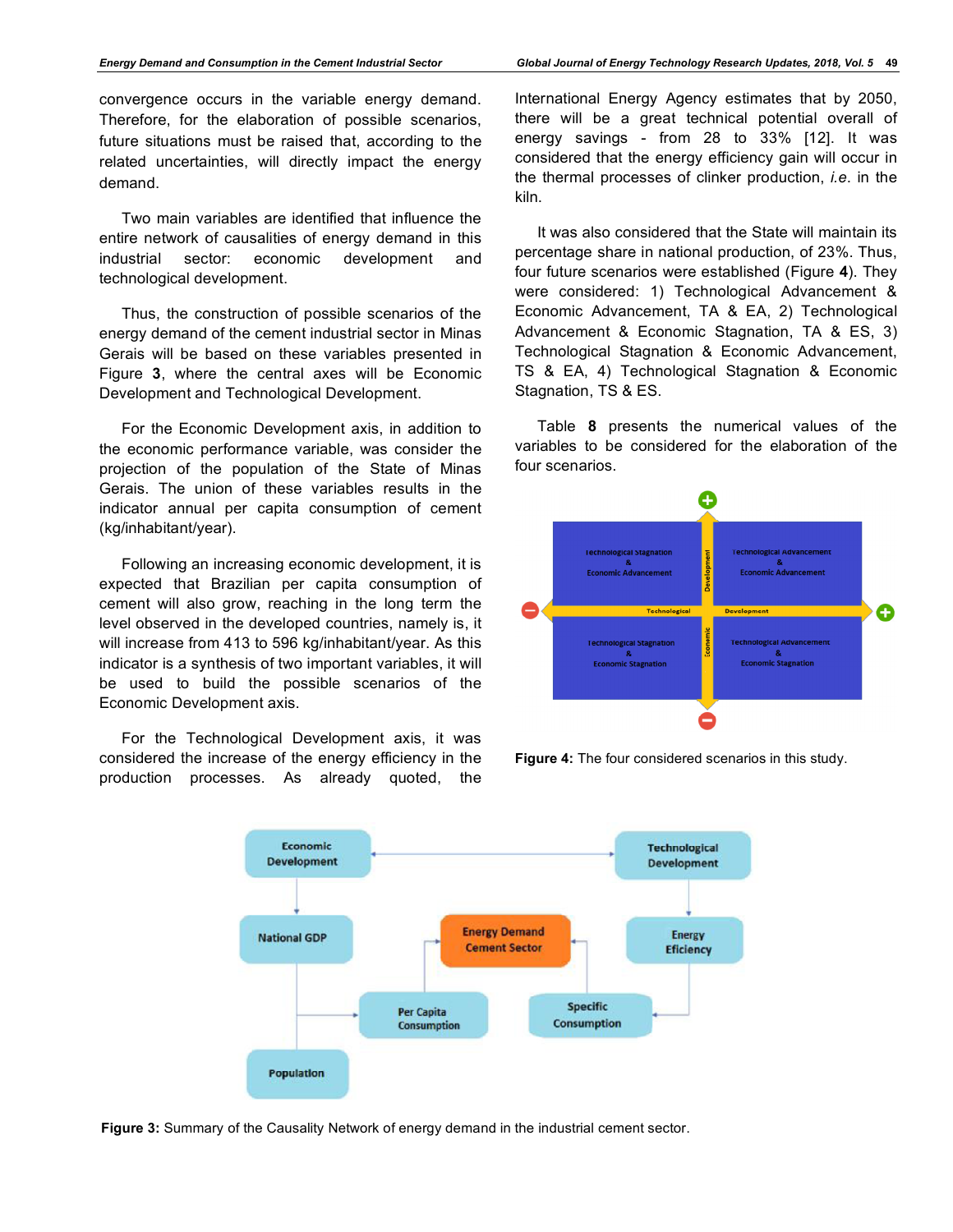#### **Table 8: Scenarios Description**

| <b>Scenarios</b> |                    |                                                            | <b>Characteristics</b>                                                             |                                                                                  |  |  |
|------------------|--------------------|------------------------------------------------------------|------------------------------------------------------------------------------------|----------------------------------------------------------------------------------|--|--|
| Case             | Name               | <b>Description</b>                                         | <b>Economic Development</b>                                                        | <b>Technological Development</b>                                                 |  |  |
|                  | TA & EA            | <b>Technological Advancement</b><br>& Economic Advancement | Increase of per capita consumption of<br>cement reaching 596 kg/inhab/year in 2035 | 30% increase in energy efficiency (reduction<br>of specific consumption)         |  |  |
|                  | TA & ES            | <b>Technological Advancement</b><br>& Economic Stagnation  | Maintenance of current per capita<br>consumption (413 kg/inhab/year)               | 30% increase in energy efficiency (reduction<br>of specific consumption)         |  |  |
| 3                | TS & EA            | Technological Stagnation &<br>Economic Advancement         | Increase of per capita consumption of<br>cement reaching 596 kg/inhab/year in 2035 | No increase in energy efficiency<br>(maintenance of current specific consumption |  |  |
| 4                | <b>TS &amp; ES</b> | Technological Stagnation &<br>Economic Stagnation          | Maintenance of current per capita<br>consumption (413 kg/inhab/year)               | No increase in energy efficiency<br>(maintenance of current specific consumption |  |  |

## **4. RESULTS**

Data input and calculation of the balance supply/demand balance for energy in ENPEP-BALANCE was carried out based on an energy network representative of the sector to be studied. The energy network was constructed using 20 nodes and interconnected by 19 links [13].

The results are presented at Figure **5**.

-ENPEP also calculates the useful energy demand, *i.e*. the energy used in the final process after the intermediate conversions, for each scenario (Figure **6**).

Correlating the information presented in the Figure **5** and **6**, the evolution of the energy efficiency of the cement industry in MG is calculated for the four







**Figure 6:** ENPEP result for the projection of the useful energy demand.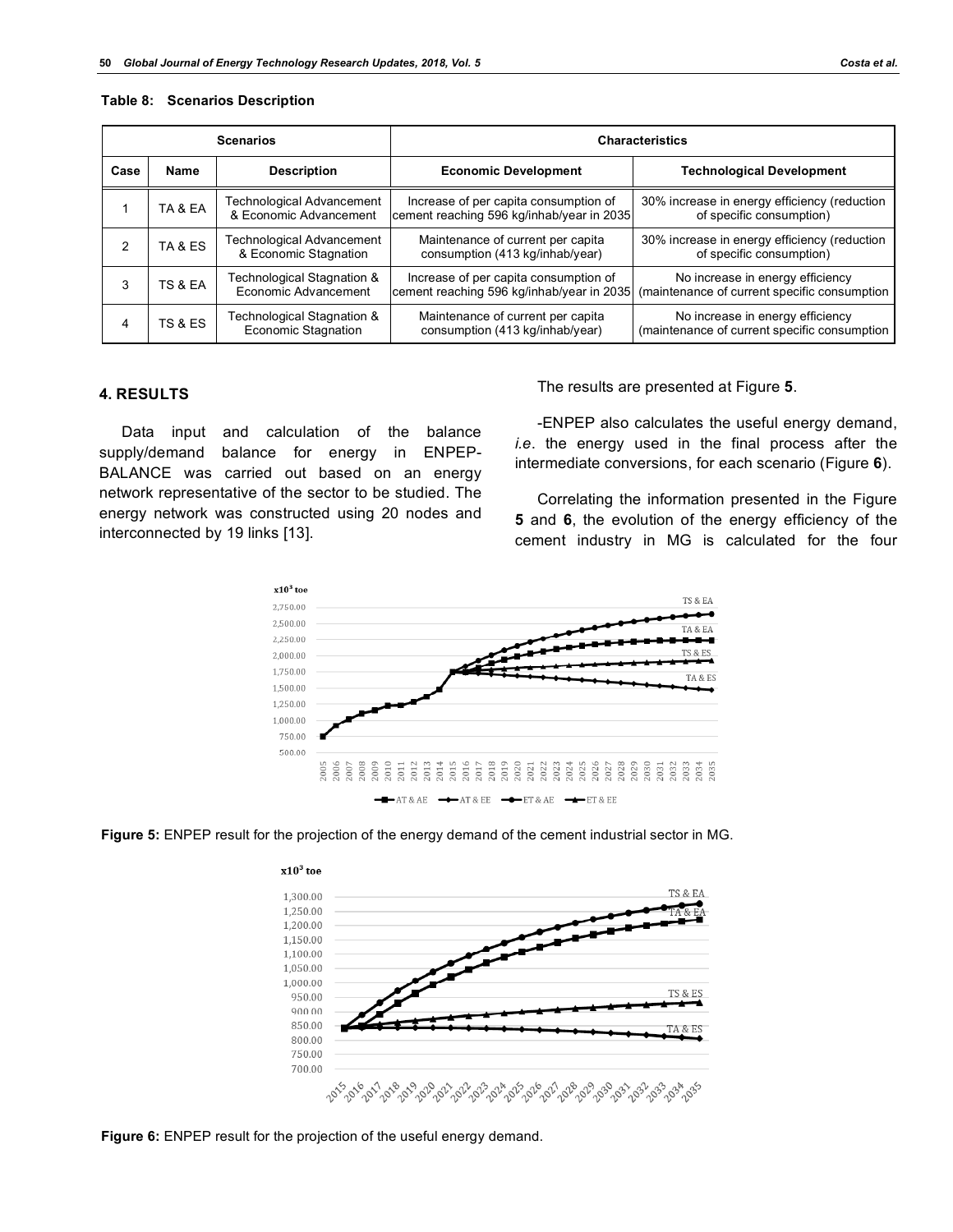scenarios presented. In the base year, 2015, the energy efficiency of the process, calculated by the ratio between the useful energy demand and the total energy demand of the system, is equal to 48%. For scenarios where there was technological advance, TA & EA and TA & ES, energy efficiency was 55% in the year 2035. For the others, energy efficiency remained the same as the base year.

To validate the modeling developed in this work, it was performed a simulation based on the growth trends presented for each scenario in Figure **6**, which was compared to the real situation. This simulation was performed considering the period to consolidate the base year, that is, from 2005 to 2015. This result is presented in Figure **7**.

It was concluded that, from the results presented, the scenarios that more closely approached the situation occurred in the period presented, were those that considered the occurrence of an economic advance, namely TA & EA and TS & EA.

This fact validates the modeling developed in this work. There is proximity of the simulated values to reality, and also coherence of the scenarios that presented values close to the situation occurred in the country: average economic growth of approximately 3% per year during this period.

Regarding the technological performance of the sector, which would result in gains in energy efficiency, no reference was found in the literature about the sector.

#### **4.1. Energy Demand for Each Scenario**

## *4.1.1. Scenario TA & EA*

In this scenario it was considered that there will be a technological advance, resulting in the increase of the energy efficiency of the productive process. A gain of 13.95% compared to the base year [13]. It was also considered that there will be progress in the economy of the country, resulting in an increase in per capita consumption of cement, from 413 kg per capita in the base year to 596 kg in the year 2035. This scenario is presented in Table **9**.



**Figure 7:** Simulation of the energy demand during the history considered for the construction of the base year.

| <b>Energy Resource</b> | Energy Demand (x10 <sup>3</sup> toe) |          |          |          |          |  |  |  |
|------------------------|--------------------------------------|----------|----------|----------|----------|--|--|--|
|                        | 2015                                 | 2020     | 2025     | 2030     | 2035     |  |  |  |
| Electricity            | 244.42                               | 288.51   | 321.91   | 342.60   | 354.30   |  |  |  |
| Petcoke                | 977.69                               | 1,110.42 | 1,193.93 | 1,226.09 | 1,224.99 |  |  |  |
| Charcoal               | 366.63                               | 416.40   | 447.72   | 459.78   | 459.37   |  |  |  |
| Natural Gas            | 17.46                                | 19.83    | 21.32    | 21.90    | 21.88    |  |  |  |
| Fuel oil               | 26.19                                | 29.75    | 31.98    | 32.84    | 32.81    |  |  |  |
| Coal                   | 26.19                                | 29.75    | 31.98    | 32.84    | 32.81    |  |  |  |
| <b>Others</b>          | 85.00                                | 96.54    | 103.80   | 106.60   | 106.50   |  |  |  |
| <b>TOTAL</b>           | 1.743.58                             | 1.991.18 | 2,152.65 | 2,222.66 | 2,232.66 |  |  |  |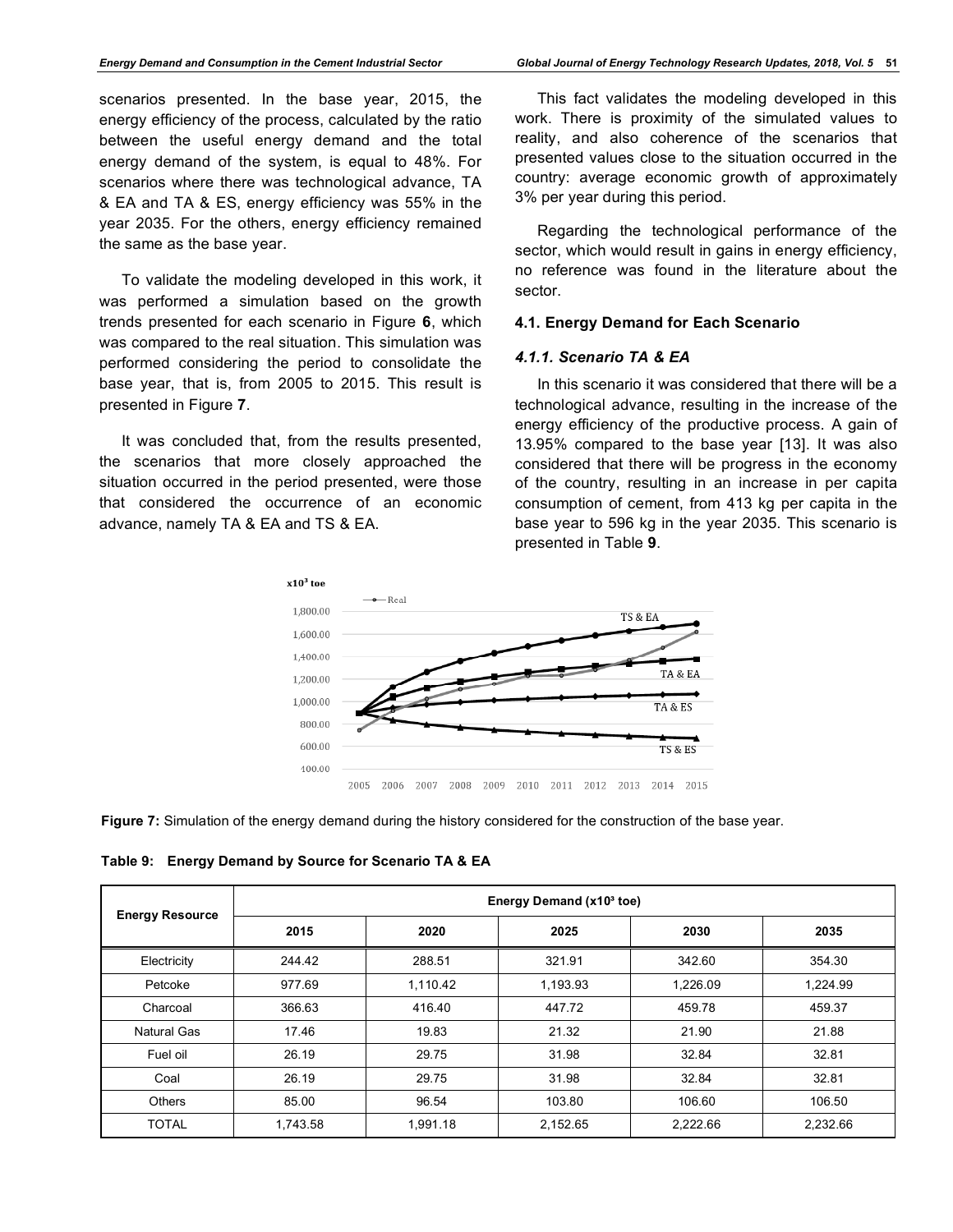### *4.1.2. Scenario TA & ES*

In this scenario it was considered that there will be technological advance, following the same values presented by the TA & EA scenario, but there will be stagnation in the economy, thus maintaining the same per capita consumption of cement of the base year, that is, 413 kg per inhabitant over of the analysed horizon. This scenario is presented in Table **10**.

# *4.1.3. Scenario TS & EA*

In this scenario it was considered that there will be a technological stagnation, that is, there will be no improvement in the energy efficiency of the production process. However, there will be progress in the country's economy, resulting in an increase in the per capita consumption of cement following the same values presented by the TA & EA scenario, that is, per capita cement consumption will increase from 413 kg to 596 kg in the observed horizon. This scenario is the one that presents the higher demand of energy, as it is presented in Table **11**.

## *4.1.4. Scenario TS & ES*

In this scenario it was considered that there will be technological and economic stagnation. Without gaining in the energy efficiency of the production process and without increasing the per capita consumption of cement, thus, the increase in energy demand will only occur due to the fact that the Brazilian population increases over the analysed horizon [13]. Increasing the population, will increase the demand for cement generating consequently an increase of the production that will demand more energy by this sector. This scenario is presented in Table **12**.

## **4.2. Environmental Impacts**

The generation of waste and gaseous effluents is one of the main problems of the cement industry. In this industrial segment,  $CO<sub>2</sub>$  contributes most to greenhouse gas emissions, representing more than 99% of the total. Other gases, such as nitrogen oxides, methane and carbon monoxide, have a marginal share.

| <b>Energy Resource</b> | Energy Demand (x10 <sup>3</sup> toe) |          |          |          |          |  |
|------------------------|--------------------------------------|----------|----------|----------|----------|--|
|                        | 2015                                 | 2020     | 2025     | 2030     | 2035     |  |
| Electricity            | 244.42                               | 244.84   | 243.24   | 239.61   | 234.15   |  |
| Petcoke                | 977.69                               | 942.40   | 901.79   | 857.17   | 809.24   |  |
| Charcoal               | 366.63                               | 353.39   | 338.17   | 321.44   | 303.46   |  |
| <b>Natural Gas</b>     | 17.46                                | 16.83    | 16.10    | 15.31    | 14.45    |  |
| Fuel oil               | 26.19                                | 25.24    | 24.16    | 22.96    | 21.68    |  |
| Coal                   | 26.19                                | 25.24    | 24.16    | 22.96    | 21.68    |  |
| <b>Others</b>          | 85.00                                | 81.93    | 78.40    | 74.52    | 70.36    |  |
| <b>TOTAL</b>           | 1,743.58                             | 1,689.88 | 1,626.01 | 1,553.97 | 1,475.02 |  |

### **Table 10: Energy Demand by Source for Scenario TA & ES**

#### **Table 11: Energy Demand by Source for Scenario TS & EA**

| <b>Energy Resource</b> | Energy Demand (x10 <sup>3</sup> toe) |          |          |          |          |
|------------------------|--------------------------------------|----------|----------|----------|----------|
|                        | 2015                                 | 2020     | 2025     | 2030     | 2035     |
| Electricity            | 244.42                               | 301.66   | 336.59   | 358.22   | 370.46   |
| Petcoke                | 977.69                               | 1.207.52 | 1.347.60 | 1.434.39 | 1.483.49 |
| Charcoal               | 366.63                               | 453.41   | 506.18   | 538.87   | 557.39   |
| <b>Natural Gas</b>     | 17.46                                | 22.50    | 25.37    | 27.16    | 28.20    |
| Fuel oil               | 26.19                                | 33.27    | 37.39    | 39.96    | 41.43    |
| Coal                   | 26.19                                | 33.27    | 37.39    | 39.96    | 41.43    |
| <b>Others</b>          | 85.00                                | 100.14   | 110.40   | 116.70   | 120.13   |
| <b>TOTAL</b>           | 1,743.58                             | 2,151.78 | 2,400.92 | 2,555.26 | 2,642.52 |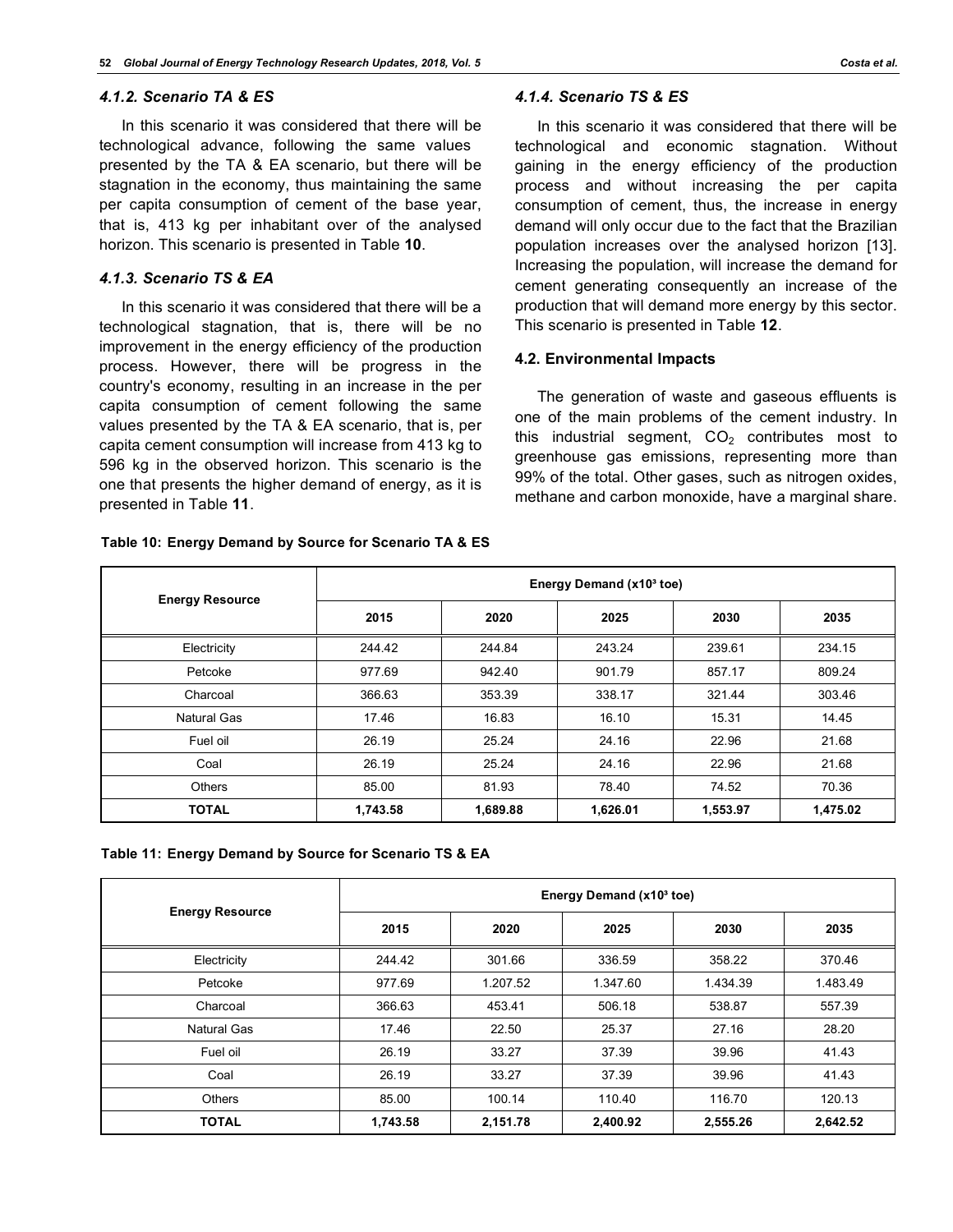| <b>Energy Resource</b> | Energy Demand (x10 <sup>3</sup> toe) |          |          |          |          |
|------------------------|--------------------------------------|----------|----------|----------|----------|
|                        | 2015                                 | 2020     | 2025     | 2030     | 2035     |
| Electricity            | 244.42                               | 253.52   | 260.96   | 266.64   | 270.47   |
| Petcoke                | 977.69                               | 1,014.10 | 1,043.85 | 1,066.49 | 1,082.58 |
| Charcoal               | 366.63                               | 380.28   | 391.44   | 399.93   | 405.96   |
| <b>Natural Gas</b>     | 17.46                                | 18.11    | 18.64    | 19.05    | 19.33    |
| Fuel oil               | 26.19                                | 27.17    | 27.96    | 28.57    | 29.00    |
| Coal                   | 26.19                                | 27.17    | 27.96    | 28.57    | 29.00    |
| <b>Others</b>          | 85.00                                | 88.17    | 90.75    | 92.72    | 94.12    |
| <b>TOTAL</b>           | 1,743.58                             | 1,808.52 | 1,861.58 | 1,901.96 | 1,930.47 |

#### **Table 12: Energy Demand by Source for Scenario TS & ES**

The ENPEP model is capable to predict the emission scenarios [14].

The  $CO<sub>2</sub>$  emission factor has been calculated for each source [13] (Table **13**), and was used to predict the emissions for the four studied scenarios.

## **Table 13: CO2 Emission Factor by Source for Cement Industry [13]**

| <b>Energy Resource</b> | $x103$ kg CO <sub>2</sub> /toe |
|------------------------|--------------------------------|
| Natural Gas            | 1.75392                        |
| Coal                   | 3.29073                        |
| Firewood               |                                |
| Diesel Oil             | 2.53575                        |
| Fuel Oil               | 2.59425                        |
| Electricity            |                                |
| Charcoal               | 3.29730                        |
| Petcoke                | 3.41954                        |

From the values presented in Table **13** it is possible to calculate the  $CO<sub>2</sub>$  emission for each investigated scenario (Figure **8**).

From the information on cement production in MG and the projection of  $CO<sub>2</sub>$  emission, the specific emission of  $CO<sub>2</sub>$  was calculated for each scenario, as it is presented in Figure **9**.

In Figure **9**, it is notable that in scenarios where technological development is absent, the specific emission of  $CO<sub>2</sub>$  remained almost constant throughout the period. In the scenarios where there was technological advance, the specific emission reduced significantly, as it was expected, from 610 kg  $CO<sub>2</sub>/ton$ cement to  $456.22$  kg  $CO<sub>2</sub>/t$  cement, about 23% compared to the specific emission of the base year.

Considering that emissions from the calcination process are impossible to avoid, the focus should be



# $x10^3$  ton CO<sub>2</sub>

Figure 8: Projection of CO<sub>2</sub> emission for each scenario.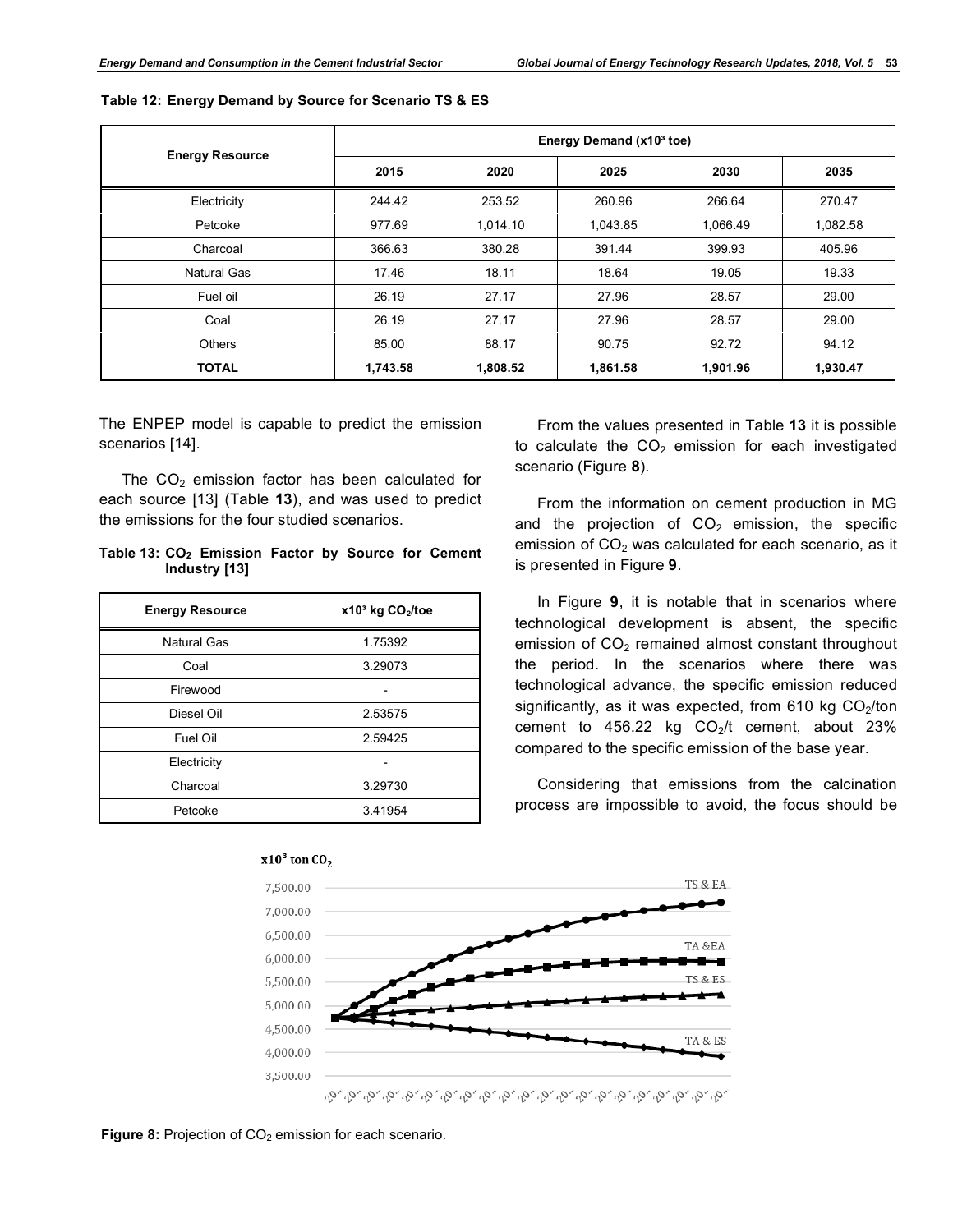

**Figure 9:** Projection of specific CO<sub>2</sub> emission for each scenario.

on the use of low carbon fuel and on increasing the energy efficiency in thermal processes.

As in the technological advancement scenarios, the efficiency gains of the thermal processes were considered, allowing cement production with a lower need of energy resources; the presented values are reasonable and achievable.

## **CONCLUSION**

The development of this work provided knowledge about the use of energy in the cement industry in the Brazilian State of Minas Gerais. This sector represents approximately 3% of the State energy consumption. Given that this sector is directly related to the development of the country's infrastructure and that there is much to be developed in Brazil, and that there is a large housing deficit, it is concluded that there will be expansion of this industrial sector, as can be verified through of the results of this work, and that the magnitude of this expansion depends greatly on factors related to the country's economic development and the technological development of this industry. In this sense, it could be noted that the expansion of the final energy demand of this sector in the State, could vary from 1,475 to 2,642 thousand toe, which represents about 34% above of the registered demand of the base year.

The expansion of the cement sector implies considerable impacts on the country's energy chain. In this sense, it is necessary detailed studies on the use of energy resources considering environmental aspects as well as economic impacts.

It should be noted that the technological advance, which result in an increase in the energy efficiency of the production process, is a factor of great relevance in this sector. As it was verified among the developed scenarios, the energy efficiency could vary from 48% to 55%, thus impacting the energy demand, and, more sensitively, the specific  $CO<sub>2</sub>$  emission, which would allow a variation between 456 and 610 kg  $CO<sub>2</sub>/ton$ cement and would result in gross  $CO<sub>2</sub>$  emissions from 3,920 thousand ton  $CO<sub>2</sub>$  to 7,204 thousand ton  $CO<sub>2</sub>$ .

In this work was carried out a Top-Down approach, due to the availability of sector information. In order to carry out more assertive forecasts, it is also proposed to carry out a Bottom-Up analysis, which would analyse the technical progress in a disaggregated way, that is, the technological innovations that produce gains of efficiency in the energy transformations in each productive stage. Thus, it will be possible to describe the limitations and barriers of the market, to improve the assertiveness of the model, and may even use other tools. After completing this analysis, make comparisons and promote the integration between Bottom-Up approaches (to be developed) with Top-Down (performed through this work), in order to allow the combination of approaches to improve demand projections power.

Another point of attention is the potential for increased energy efficiency in this industry. One of the technological solutions in this sense is the use of cogeneration in the process. Studies in this sense should be carried out, since it is a technology already consolidated in the market and practiced in some industrial segments such as steel mills.

### **ACKNOWLEDGMENTS**

The authors are grateful to FAPEMIG (Fundação de Amparo à Pesquisa do Estado de Minas Gerais) and